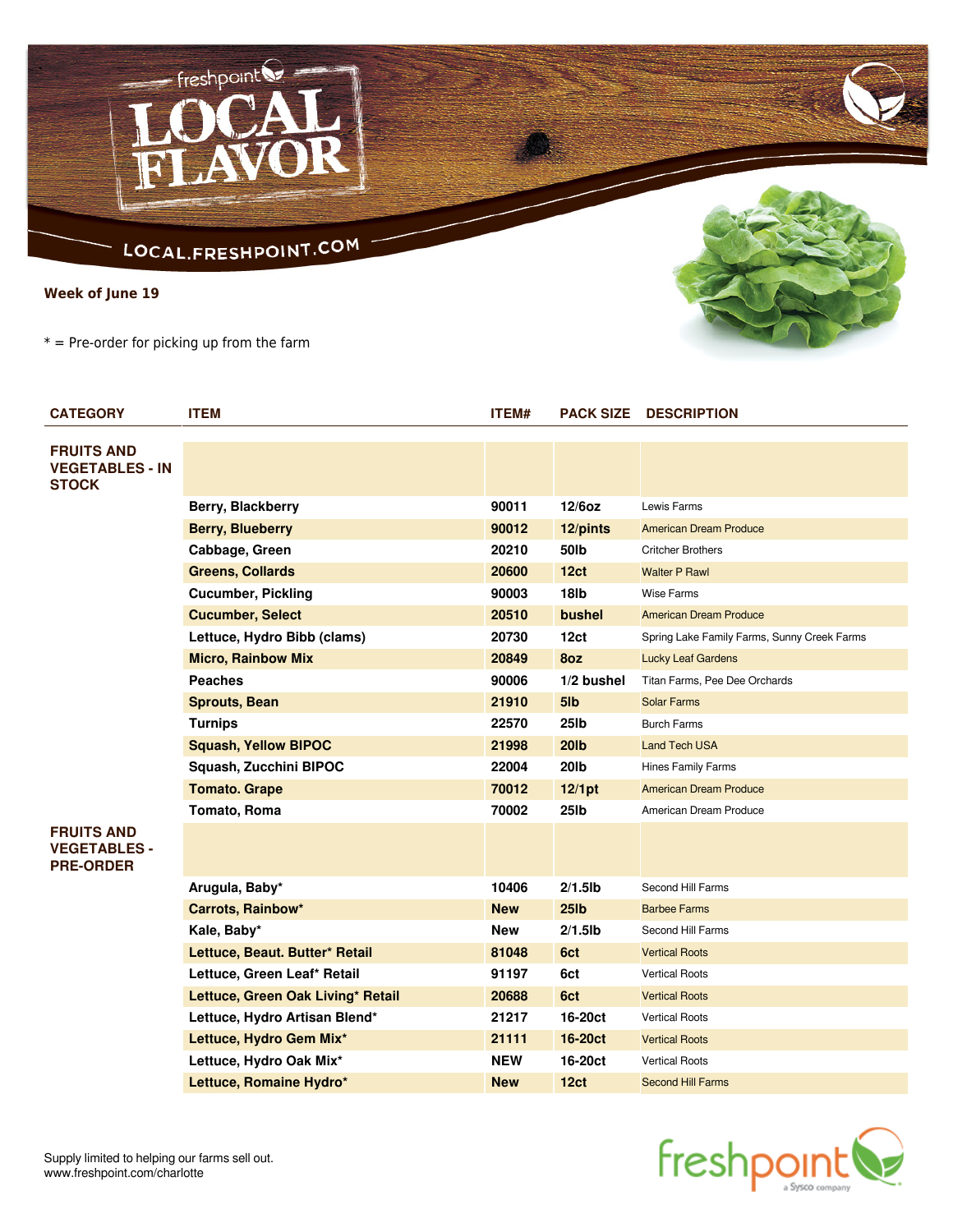

## LOCAL.FRESHPOINT.COM

| <b>CATEGORY</b>                 | <b>ITEM</b>                      | ITEM#        | <b>PACK SIZE</b>  | <b>DESCRIPTION</b>            |
|---------------------------------|----------------------------------|--------------|-------------------|-------------------------------|
|                                 | Lettuce, Romaine* Retail         | 20753        | 6ct               | <b>Vertical Roots</b>         |
|                                 | Lettuce, Spring Mix*             | 99966        | $3/1$ lb          | <b>Vertical Roots</b>         |
|                                 | Lettuce, Spring Mix* Retail      | 20642        | 6ct               | <b>Vertical Roots</b>         |
|                                 | Sorrel, Red-Veined*              | 10033        | <b>10lb</b>       | <b>Coastal Plains Produce</b> |
|                                 | Sprouts, Alfalfa*                | 21960        | $12/4$ oz         | Sunny Creek Farms             |
|                                 | Watercress, Hydro*               | 30586        | 9ct               | <b>Sunny Creek Farms</b>      |
|                                 | Wheatgrass*                      | 20719        | 3lb               | Sunny Creek Farms             |
|                                 | Okra*                            | 20981        | 10 <sub>1</sub>   | <b>Barbee Farms</b>           |
|                                 | Okra, Burgundy*                  | New          | 10lb              | <b>Barbee Farms</b>           |
|                                 | Potatoes, Adirondack Blue*       | <b>New</b>   | <b>20lb</b>       | <b>Priest Family Farms</b>    |
|                                 | Potatoes, Kennebec*              | 21753        | 50lb              | <b>Barbee Farms</b>           |
|                                 | Potatoes, Rose Fingerling*       | <b>New</b>   | <b>20lb</b>       | <b>Priest Family Farms</b>    |
|                                 | Radish, Easter Egg*              | 51824        | 10 <sub>lb</sub>  | <b>Priest Family Farms</b>    |
|                                 | Radish, French Breakfast*        | 51826        | <b>10lb</b>       | <b>Priest Family Farms</b>    |
|                                 | Radish, Black*                   | 21860        | 10 <sub>lb</sub>  | Heron Farms                   |
|                                 | Sea Beans*                       | 40206        | 16oz              | <b>Heron Farms</b>            |
|                                 | Squash Blossoms*                 | 21952        | 25ct              | <b>Barbee Farms</b>           |
|                                 | Radish, Mixed*                   | 30088        | <b>20lb</b>       | <b>Priest Family Farms</b>    |
|                                 | Squash, Sunburst Baby*           | New          | 5lb               | <b>Priest Family Farms</b>    |
|                                 | Tomato, Roma Organic*            | 81036        | 25 <sub>1</sub> b | <b>American Dream Produce</b> |
| <b>SWEET</b><br><b>POTATOES</b> |                                  |              |                   |                               |
|                                 | Potato, Sweet 10-14oz (55ct)     | 22602        | 40 <sub>Ib</sub>  | <b>Scott Farms</b>            |
|                                 | $Dation$ $C$ woot 14.2007 (250t) | <b>OOGOG</b> | 1016              | Coott Earms                   |

**MICROGREENS - AVAILABLE AS 4OZ OR 8OZ**

| Potato, Sweet 14-20oz (35ct)              | 22606 | 40 <sub>l</sub> b | Scott Farms               |  |
|-------------------------------------------|-------|-------------------|---------------------------|--|
| Squash, Special Mixed*                    | 22601 | 40 <sub>Ib</sub>  | <b>Ham Produce</b>        |  |
| Potato, Sweet 6-8oz (75ct)                | 22603 | 40lb              | Scott Farms               |  |
| <b>Sweet Potato, Jumbo</b><br>22620       |       | 40 <sub>Ib</sub>  | <b>Scott Farms</b>        |  |
| <b>Sweet Potato, Purple</b>               | 21804 | 40lb              | <b>Scott Farms</b>        |  |
|                                           |       |                   |                           |  |
| Micro Arugula*                            | 10392 | 4oz               | Lucky Leaf Gardens        |  |
| <b>Micro Beets*</b>                       | 811   | 40z               | <b>Tega Hills Farm</b>    |  |
| Micro Blaze Mix*-radish, mustard, arugula | 805   | 4oz               | Lucky Leaf Gardens        |  |
| <b>Micro Broccoli*</b>                    | 20844 | 8oz               | <b>Lucky Leaf Gardens</b> |  |

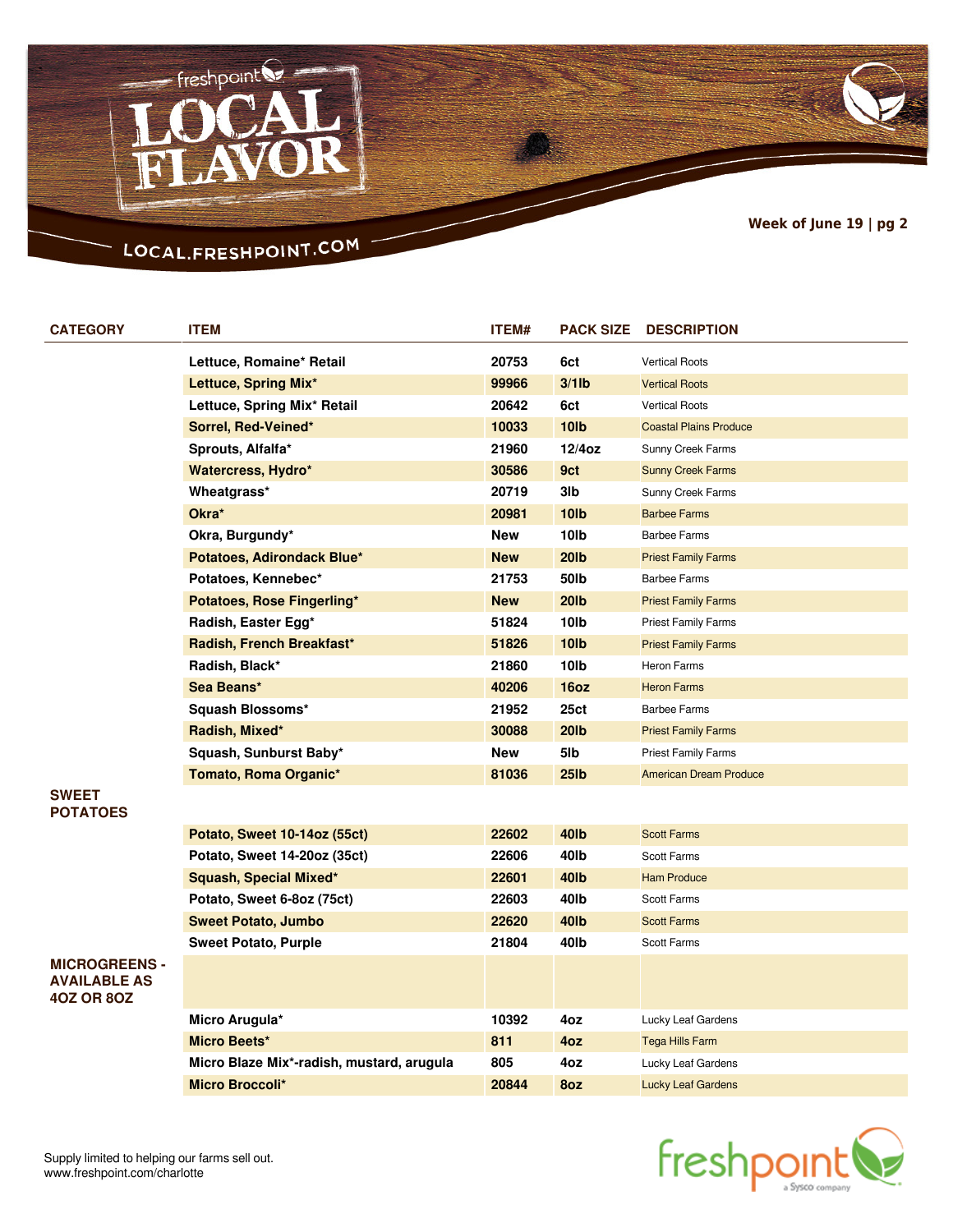

# LOCAL.FRESHPOINT.COM

| <b>CATEGORY</b> | <b>ITEM</b>                                                                            | ITEM#      | <b>PACK SIZE</b>  | <b>DESCRIPTION</b>         |
|-----------------|----------------------------------------------------------------------------------------|------------|-------------------|----------------------------|
|                 | Micro Cabbage, Green*                                                                  | <b>NEW</b> | 4oz               | Lucky Leaf Gardens         |
|                 | Micro Cabbage, Red*                                                                    | 30847      | 8oz               | <b>Lucky Leaf Gardens</b>  |
|                 | Micro Celery*                                                                          | 30021      | 4oz               | Tega Hills Farm            |
|                 | <b>Micro Cilantro*</b>                                                                 | 10402      | 4oz               | <b>Tega Hills Farm</b>     |
|                 | Micro Clover*                                                                          | 99957      | 8oz               | Lucky Leaf Gardens         |
|                 | Micro Deli Mix <sup>*</sup> - broccoli, red cabbage, kale,<br>mustard                  | 70856      | 4oz               | Lucky Leaf Gardens         |
|                 | Micro Fines Herbes Mix*-chervil, fennel, kale                                          | 20845      | 8oz               | Lucky Leaf Gardens         |
|                 | Micro Kale, Red Russian*                                                               | 20853      | 8oz               | <b>Lucky Leaf Gardens</b>  |
|                 | Micro Mustard*                                                                         | 21846      | 4oz               | Lucky Leaf Gardens         |
|                 | Micro Radish* - purple, pink, white                                                    | 20855      | 8oz               | <b>Lucky Leaf Gardens</b>  |
|                 | Micro Valentine's Mix <sup>*</sup> - China Rose radish,<br><b>Red Kale, Red Clover</b> | <b>NEW</b> | 8oz               | Lucky Leaf Gardens         |
|                 | Pea Shoots, Green*                                                                     | <b>NEW</b> | 4oz               | <b>Lucky Leaf Gardens</b>  |
|                 | <b>Popcorn Shoots*</b>                                                                 | 99956      | 4oz               | Lucky Leaf Gardens         |
|                 | <b>Sunflower Shoots*</b>                                                               | 10402      | 8oz               | <b>Lucky Leaf Gardens</b>  |
| <b>GRAINS</b>   |                                                                                        |            |                   |                            |
|                 | Grits, Heirloom Guinea Flint*                                                          | 99999      | 25 <sub>1</sub> b | <b>Marsh Hen Mill</b>      |
|                 | Grits, Heirloom Sea Island Blue*                                                       | 10895      | 25 <sub>lb</sub>  | Marsh Hen Mill             |
|                 | Grits, Unicorn*                                                                        | 90039      | 25 <sub>lb</sub>  | Marsh Hen Mill             |
|                 | Grits, White*                                                                          | 10894      | 25lb              | Marsh Hen Mill             |
|                 | Grits, Yellow*                                                                         | 10893      | 25 <sub>1</sub> b | <b>Marsh Hen Mill</b>      |
|                 | Peas, Sea Island Red*                                                                  | 21311      | 12.5lb            | Marsh Hen Mill             |
|                 | Rice, Carolina Gold 2lb*                                                               | 51244      | $12/2$ lb         | <b>Tidewater Grain Co</b>  |
|                 | Rice, Carolina Gold Lg Bulk*                                                           | 60000      | 30lb              | Tidewater Grain Co         |
|                 | Rice, Carolina Gold Brown 2lb*                                                         | 99918      | $12/2$ lb         | <b>Tidewater Grain Co</b>  |
|                 | Rice, Carolina Gold Brown Lg Bulk*                                                     | NEW        | 30lb              | Tidewater Grain Co         |
|                 | Rice, Carolina Gold Middlins* (rice grits)                                             | 40101      | $12/2$ lb         | <b>Tidewater Grain Co</b>  |
|                 | Rice, Carolina Gold Middlins Bulk*                                                     | New        | 30lb              | <b>Tidewater Grain Co</b>  |
|                 | Rice, Charleston Gold*                                                                 | 21818      | <b>20lb</b>       | <b>Carolina Plantation</b> |
|                 | Rice, Santee Gold Long Grain 2lb*                                                      | NEW        | $12/2$ lb         | <b>Tidewater Grain Co</b>  |
|                 | Rice, Santee Gold Long Grain Bulk*                                                     | <b>NEW</b> | 30 <sub>Ib</sub>  | <b>Tidewater Grain Co</b>  |
|                 | Rice, Santee Gold Long Grain Brown*                                                    | NEW        | $12/2$ lb         | Tidewater Grain Co         |
|                 | Rice, Santee Gold Long Grain Brown*                                                    | <b>NEW</b> | 30 <sub>1</sub> b | <b>Tidewater Grain Co</b>  |
|                 | Rice, Santee Gold Long Grain Middlins*                                                 | NEW        | $12/2$ lb         | Tidewater Grain Co         |

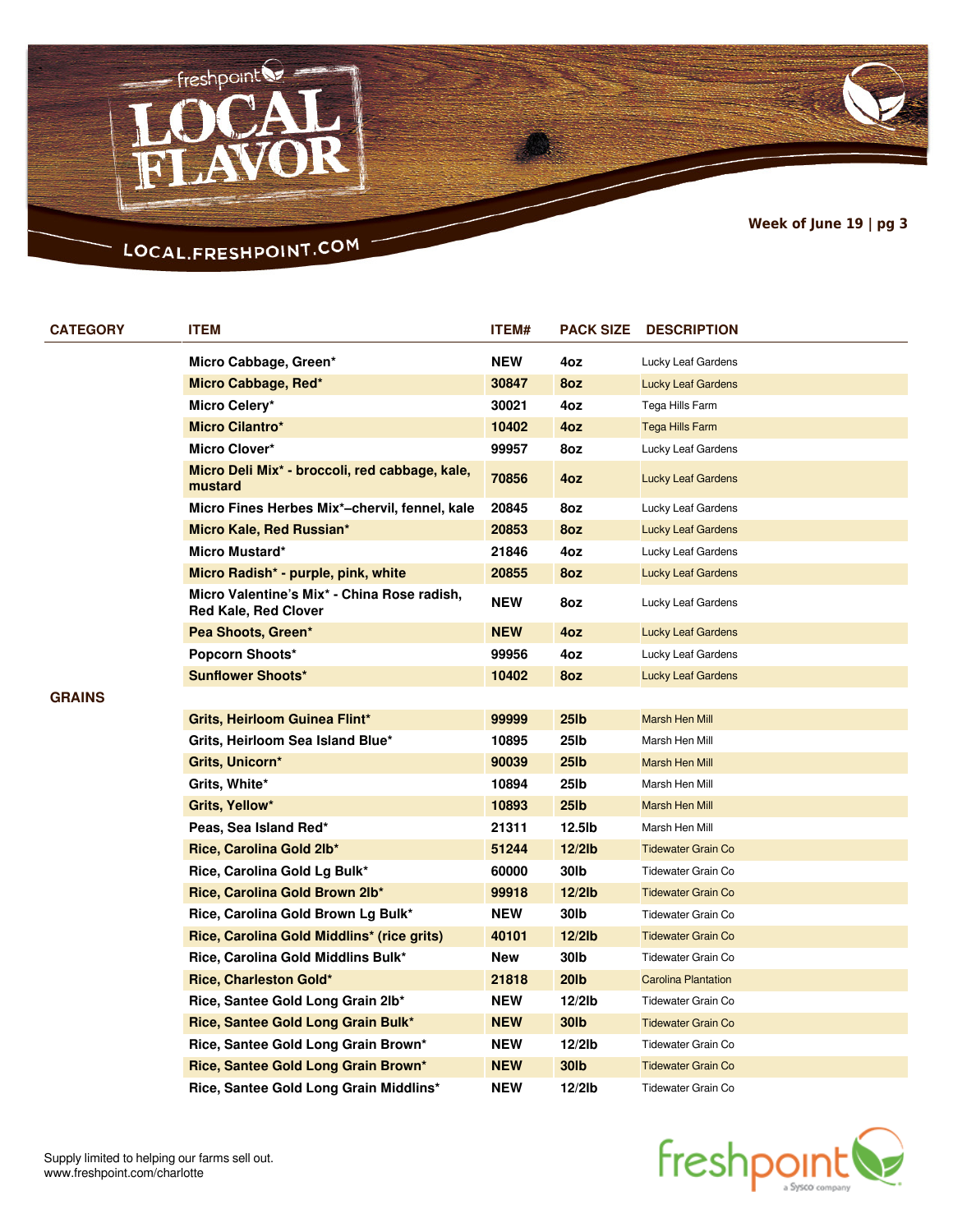

## LOCAL.FRESHPOINT.COM

 $-$  freshpoint

| <b>CATEGORY</b>                      | <b>ITEM</b>                                                                           | ITEM#      | <b>PACK SIZE</b> | <b>DESCRIPTION</b>        |
|--------------------------------------|---------------------------------------------------------------------------------------|------------|------------------|---------------------------|
|                                      | Rice, Santee Gold Long Grain Middlins*                                                | <b>NEW</b> | <b>30lb</b>      | <b>Tidewater Grain Co</b> |
| <b>HONEY &amp;</b><br><b>SORGHUM</b> |                                                                                       |            |                  |                           |
|                                      | Honey, Bulk                                                                           | 85000      | 5gal             | <b>Bell Honey Co</b>      |
|                                      | Honey, Raw NC                                                                         | 83022      | 12/16oz          | Dancing Bees Farm         |
|                                      | Honeysticks*                                                                          | 62222      | <b>1000ct</b>    | <b>Bell Honey Co</b>      |
|                                      | Honeysticks, Flavored* - blueberry, cherry,<br>cinnamon, clover, grape, lemon, peach, | <b>New</b> | 12/50pk          | <b>Bell Honey Co</b>      |
|                                      | Honeycomb*                                                                            | 85112      | $12/1$ lb        | <b>Bell Honey Co</b>      |
|                                      | Syrup, Sorghum*                                                                       | 31201      | 1 gal            | Muddy Pond                |
| <b>KOMBUCHA</b>                      |                                                                                       |            |                  |                           |
|                                      | Kombucha, Good Ol' Ginger                                                             | 86022      | 12/14oz          | Lenny Boy Brewing         |
|                                      | Kombucha, Lavenderade                                                                 | 86012      | 12/14oz          | <b>Lenny Boy Brewing</b>  |
|                                      | Kombucha, Strawberry Limeade                                                          | 86013      | 12/14oz          | Lenny Boy Brewing         |
|                                      | Kombucha, Wake Up Call                                                                | 86011      | $12/14$ oz       | <b>Lenny Boy Brewing</b>  |
| <b>CHEESE</b>                        |                                                                                       |            |                  |                           |
|                                      | Cheese, Chèvre Bulk*                                                                  | <b>NEW</b> | $4/4$ lb         | <b>Holly Grove Farms</b>  |
|                                      | Cheese, Chèvre Large Tub*                                                             | NEW        | $2/4$ lb         | Goat Lady Dairy           |
|                                      | Cheese, Chèvre Mixed*                                                                 | 9015       | $12/5$ oz        | <b>Goat Lady Dairy</b>    |
|                                      | Cheese, Chèvre Small Log*                                                             | <b>NEW</b> | $12/5$ oz        | Goat Lady Dairy           |
|                                      | Cheese, Chèvre Fig & Honey*                                                           | 9010       | $12/5$ oz        | <b>Goat Lady Dairy</b>    |
|                                      | Cheese, Mozzarella di Bufala*                                                         | 85018      | $12/7$ oz        | Fading D Farm             |
|                                      | Cheese, Ricotta*                                                                      | 45058      | $4/1$ lg         | <b>Fading D Farm</b>      |
|                                      | Cheese, Lindale* – cow's milk gouda                                                   | 45104      | 9-10lb avg       | Goat Lady Dairy           |
|                                      | <b>Cheese, Providence*</b>                                                            | 85114      | 4-5lb avg        | <b>Goat Lady Dairy</b>    |
|                                      | Cheese, Sandy Creek*                                                                  | 49923      | $6/6$ oz         | Goat Lady Dairy           |
|                                      | <b>Cheese, Snow Camp*</b>                                                             | 45044      | 6/4oz            | <b>Goat Lady Dairy</b>    |
|                                      | Cheese, Jonsee*- "Monterey jack" w/<br>jalapenos                                      | 49922      | 3lb avg          | Paradox Farms             |
|                                      | Cheese, Red Eye*                                                                      | 85020      | 5lb avg          | <b>Paradox Farms</b>      |
|                                      | Cheese, Feta*                                                                         | 45043      | 7lb              | Paradox Farms             |
|                                      | Cheese, Sweet Hominy*                                                                 | 80022      | 5lb avg          | <b>Paradox Farms</b>      |
|                                      | Cheesemaker's Choice* - 3 cheeses, 2lb per                                            | <b>NEW</b> | 6lb avg          | Prodigal Farm             |
| <b>EGGS AND DAIRY</b>                |                                                                                       |            |                  |                           |
|                                      | Dairy, Soft-Serve Base, Chocolate*                                                    | NEW        | 4/1gal           | Ran-Lew Dairy             |

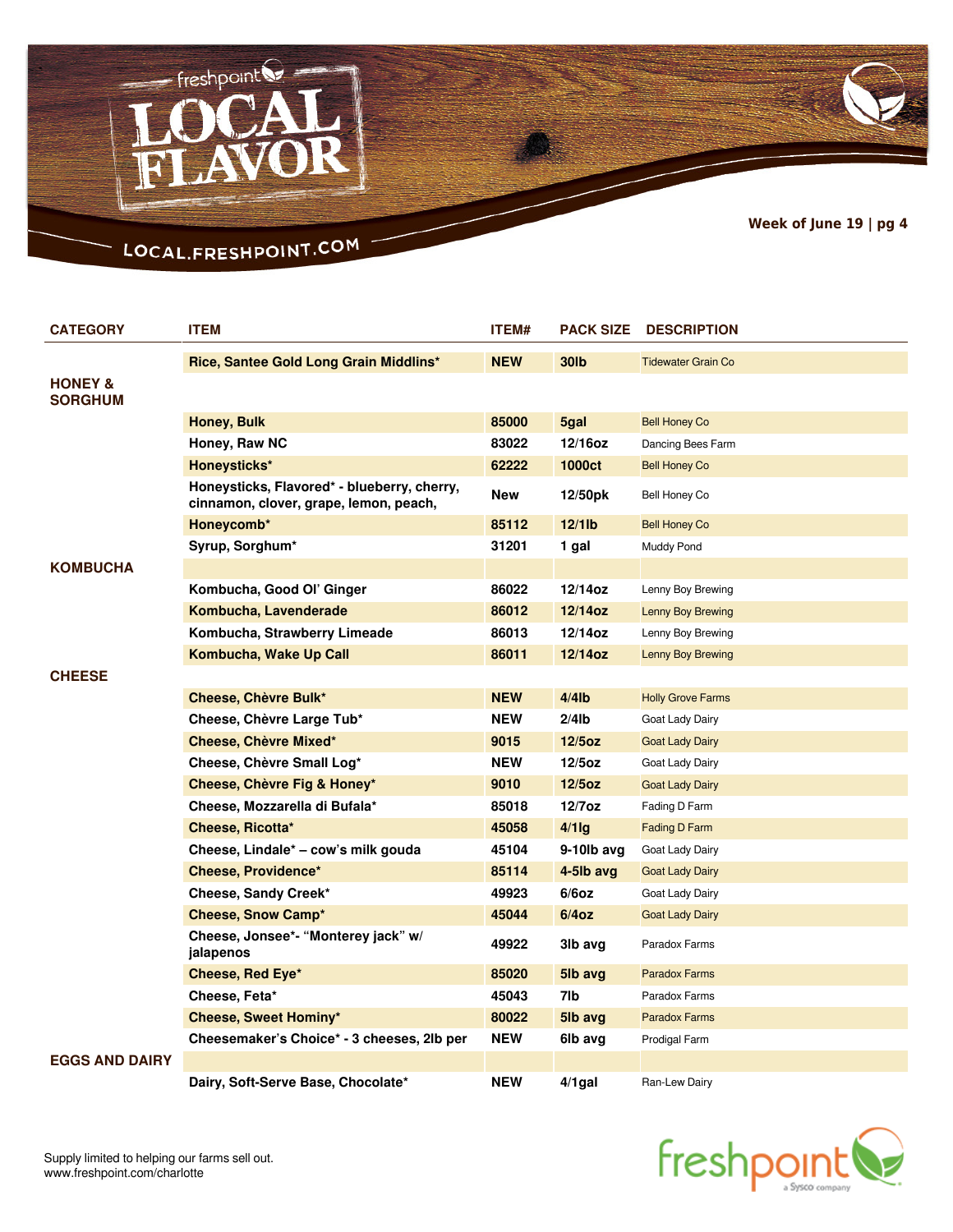

# LOCAL.FRESHPOINT.COM

| <b>CATEGORY</b> | <b>ITEM</b>                                                       | <b>ITEM#</b> | <b>PACK SIZE</b> | <b>DESCRIPTION</b>           |
|-----------------|-------------------------------------------------------------------|--------------|------------------|------------------------------|
|                 | Dairy, Soft-Serve Base, Plain*                                    | <b>NEW</b>   | $4/1$ gal        | Ran-Lew Dairy                |
|                 | Dairy, Soft-Serve Base, Vanilla*                                  | <b>NEW</b>   | $4/1$ gal        | Ran-Lew Dairy                |
|                 | <b>Eggs, Brown Cage Free Loose</b>                                | 30481        | 15 doz           | <b>Braswell Family Farms</b> |
|                 | Eggs, Extra Large Loose*                                          | 30491        | 30 doz           | Dutt & Wagner                |
|                 | Eggs, Large                                                       | 30492        | 30 doz           | Dutt & Wagner                |
|                 | Eggs, Large                                                       | 30490        | 15doz            | Dutt & Wagner                |
| <b>HUMMUS</b>   |                                                                   |              |                  |                              |
|                 | Hummus, Black Bean Bulk*                                          | 91119        | $2/5$ lb         | Roots Hummus                 |
|                 | Hummus, Chipotle Extra Hot                                        | 9118         | $2/5$ lb         | <b>Roots Hummus</b>          |
|                 | Hummus, Mango Siracha Bulk*                                       | 91181        | $2/5$ lb         | Roots Hummus                 |
|                 | Hummus, Original Bulk*                                            | 91121        | $2/5$ lb         | <b>Roots Hummus</b>          |
|                 | Hummus, Roasted Red Pepper Bulk*                                  | 91122        | $2/5$ lb         | Roots Hummus                 |
|                 | Hummus, Black Bean*                                               | 91118        | $6/8$ oz         | Roots Hummus                 |
|                 | Hummus, Chipotle*                                                 | 91116        | $6/8$ oz         | Roots Hummus                 |
|                 | Hummus, Kalamata Olive (Oil free)*                                | 99916        | $6/8$ oz         | Roots Hummus                 |
|                 | Hummus, Lemon Pepper (Oil free)*                                  | 91154        | $6/8$ oz         | Roots Hummus                 |
|                 | Hummus, Lima Bean*                                                | 91155        | $6/8$ oz         | Roots Hummus                 |
|                 | Hummus, Mango Siracha*                                            | 91168        | $6/8$ oz         | Roots Hummus                 |
|                 | Hummus, Original (Oil free)*                                      | 91135        | $6/8$ oz         | <b>Roots Hummus</b>          |
|                 | Hummus, Original*                                                 | 91111        | $6/8$ oz         | Roots Hummus                 |
|                 | <b>Hummus, Roasted Garlic*</b>                                    | 91113        | $6/8$ oz         | <b>Roots Hummus</b>          |
|                 | Bread, Gluten-free CinnaHummus, Roasted<br>Red Pepper*mon Raisin* | 91112        | $6/8$ oz         | Roots Hummus                 |
|                 | Hummus, Spinach*                                                  | 91114        | $6/8$ oz         | <b>Roots Hummus</b>          |
|                 | Hummus, Thai Coconut Curry*                                       | 91114        | $6/8$ oz         | Roots Hummus                 |
| ARTISAN ITEMS   |                                                                   |              |                  |                              |
|                 | Bread, Gluten-free Cinnamon Raisin*                               | New          | 6 loaves         | Simple Kneads                |
|                 | Bread, Gluten-free Pumpkinickel*                                  | 606          | 6 loaves         | <b>Simple Kneads</b>         |
|                 | Bread, Gluten-free Pumpkinickel* Retail                           | <b>NEW</b>   | 6 loaves         | Simple Kneads                |
|                 | Bread, Gluten-free Sourdough*                                     | 600          | 6 loaves         | <b>Simple Kneads</b>         |
|                 | Bread, Gluten-free Sourdough* Retail                              | 604          | 6 loaves         | Simple Kneads                |
|                 | Jam, Apple Pie*                                                   | <b>NEW</b>   | $12/8$ oz        | Fogwood Food                 |
|                 | Jam, Balsamic GrapeHull*                                          | <b>NEW</b>   | $12/8$ oz        | Fogwood Food                 |
|                 | Jam, Ghost Pepper*                                                | <b>NEW</b>   | $12/8$ oz        | Fogwood Food                 |
|                 | Jam, Peach*                                                       | 9028         | $12/8$ oz        | Fogwood Food                 |